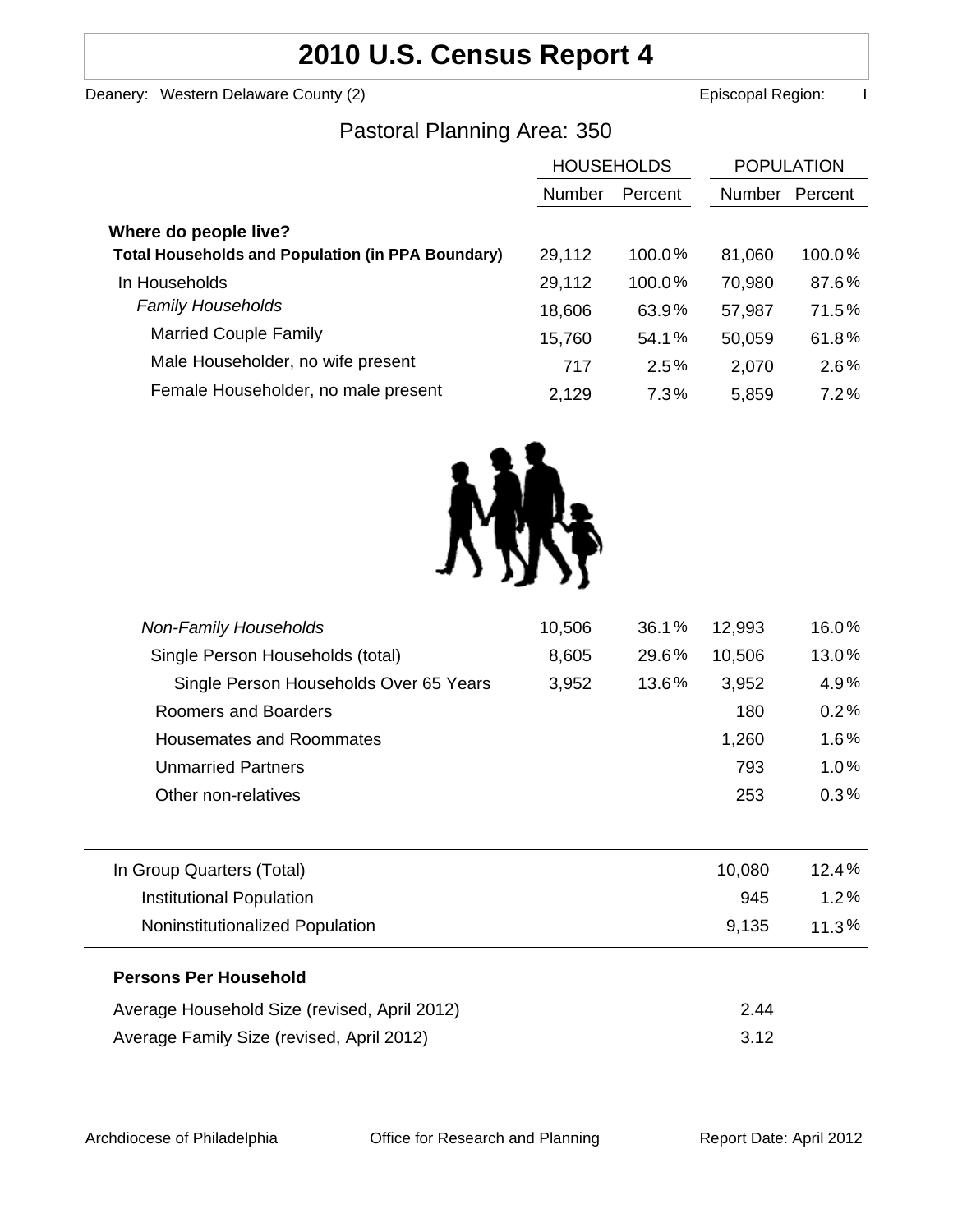# **2010 U.S. Census Report 4**

Deanery: Western Delaware County (2) Deanery: Western Delaware County (2)

Ì

### Pastoral Planning Area: 350

|                                                   | <b>POPULATION</b> |         |
|---------------------------------------------------|-------------------|---------|
| <b>CHILDREN - UNDER AGE 18</b>                    | <b>Number</b>     | Percent |
| Total Children - Under Age 18 (in PPA Boundary)   | 16,522            | 100.0%  |
| In Households                                     | 16,284            | 98.6%   |
| Householder or spouse is under 18                 | 3                 | 0.0%    |
| With Related:                                     |                   |         |
| Married-Couple Family                             | 13,752            | 84.4%   |
| Male Householder, No Wife Present                 | 441               | 2.7%    |
| Female Householder, No Husband Present            | 1,476             | 8.9%    |
| <b>Other Related Householder</b>                  | 95                | 2.5%    |
| <b>With Non-Relatives</b>                         | 101               | 0.6%    |
| <b>Grandparent Householder</b>                    | 416               | $2.5\%$ |
| In Group Quarters                                 | 238               | 1.4%    |
| Institutionalized population                      | 64                | 0.4%    |
| Noninstitutionalized population                   | 174               | 1.1%    |
| <b>ADULTS - AGE 65 AND OLDER</b>                  |                   |         |
| Total Adults - Age 65 and Older (in PPA Boundary) | 13,484            | 100.0%  |
| In Households                                     | 12,601            | 93.4%   |
| Family Households:                                | 8,297             | 61.5%   |
| Is Householder or Spouse                          | 7,579             | 56.2%   |
| With Other Relative Householder                   | 156               | 1.2%    |
| With Non-Related Householder                      | 43                | 0.3%    |
| is Parent                                         | 340               | 2.5%    |
| is Parent-in-Law                                  | 179               | 1.3%    |
| In Non-family Households:                         | 4,303             | 31.9%   |
| Male Living Alone                                 | 954               | 7.1%    |
| Male not Living Alone                             | 83                | $0.6\%$ |
| Female Living Alone                               | 2,999             | 22.2%   |
| Female not Living Alone                           | 115               | 0.9%    |
| Other                                             | 153               | 1.1%    |
| In Group Quarters                                 | 883               | 6.6%    |
| Institutionalized population                      | 770               | 5.7%    |
| Noninstitutionalized population                   | 114               | 0.8%    |
| Housing Units in the Pastoral Planning Area       |                   |         |
| <b>Total Housing Units</b>                        | 31,257            | 100.0%  |
| Occupied                                          | 29,112            | 93.1%   |
| Owner-Occupied                                    | 20,699            | 66.2%   |
| Renter-Occupied                                   | 8,413             | 26.9%   |
| Vacant                                            | 2,144             | 6.9%    |

Archdiocese of Philadelphia **Office for Research and Planning** Report Date: March 2012